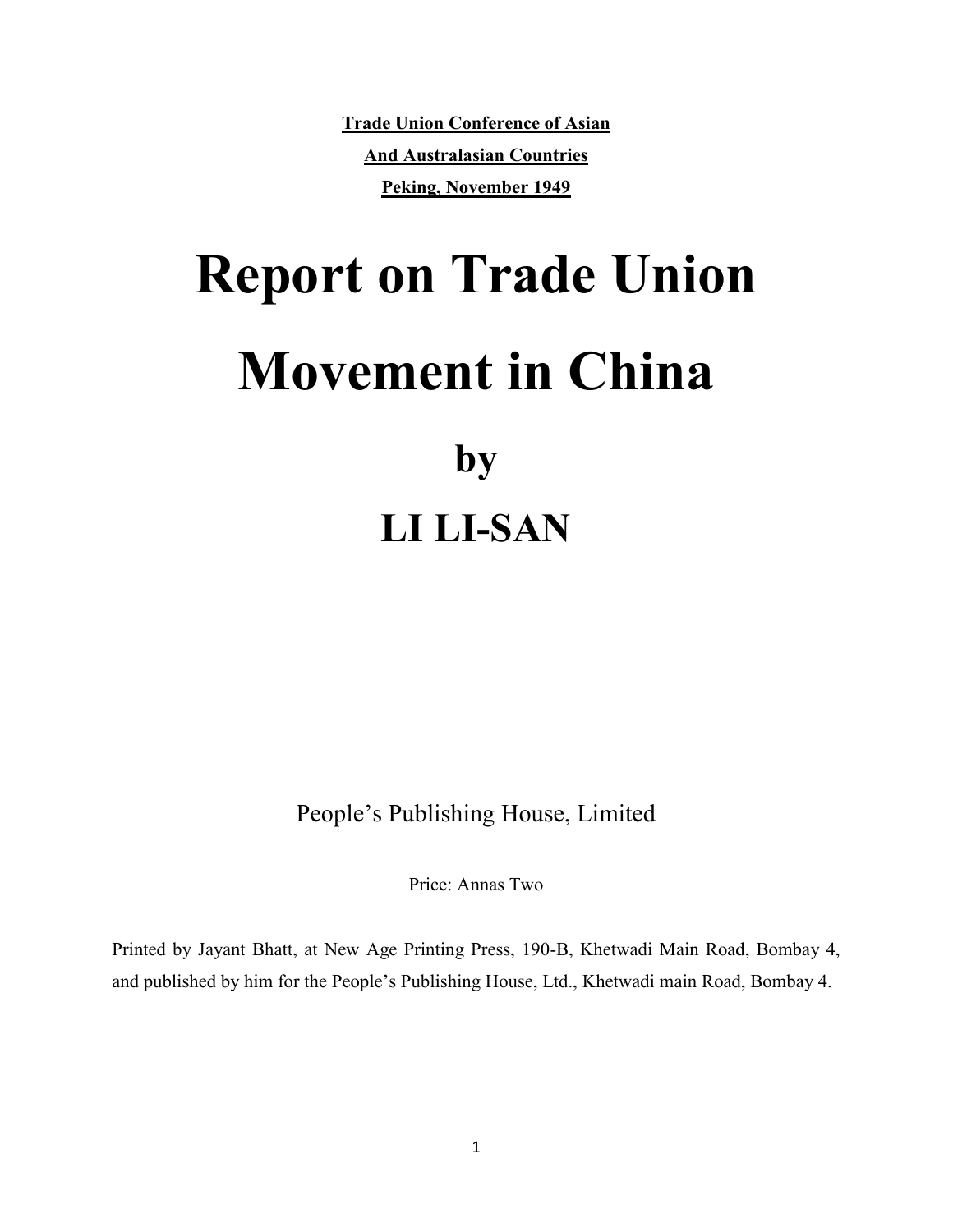# **REPORT ON THE TRADE UNION MOVEMENT IN CHINA**

#### **Presented by LI LI-SAN**

Mr. President and fellow delegates!

Our long awaited Trade Union Conference of Asian and Australasian Countries, the convocation of which was decided at the First Congress of the World Federation of Trade Unions in 1945, has opened in the victorious Chinese people's capital, Peking. This great conference of solidarity and victory will give a tremendous impetus to the labour movement and national liberation movements in Asia and Australasia. It is the fruit won under the leadership of the WFTU through years of continuous and uncompromising struggle conducted against the reactionary trade union leaders in the imperialist countries, Britain, the United States, France and the Netherlands – the splitters of the world labour movement.

Therefore, on behalf of the All-China Federation of Labour, I first and foremost salute the World Federation of Trade Unions, I salute the working class and peoples of all countries who struggle resolutely for a lasting peace and People's Democracy. I salute the working class of Asia and Australasia who struggle courageously for their national and own liberation as well as their delegates who are present at this conference.

Now I would like to take this opportunity to introduce to you briefly the experiences, lessons and present conditions of the Chinese labour movement.

# *1. VICTORY OF THE WORKING CLASS AND THE PEOPLE OF CHINA*

The Chinese working class and the people, under the leadership of the Communist Party of China, have carried out long struggles for nearly 30 years. Throughout the four stages (the Great Revolution of 1925-27, the Agrarian Revolution of nearly ten years, the eight years Anti-Japanese War and the People's Liberation War from 1946 up to the present) we have passed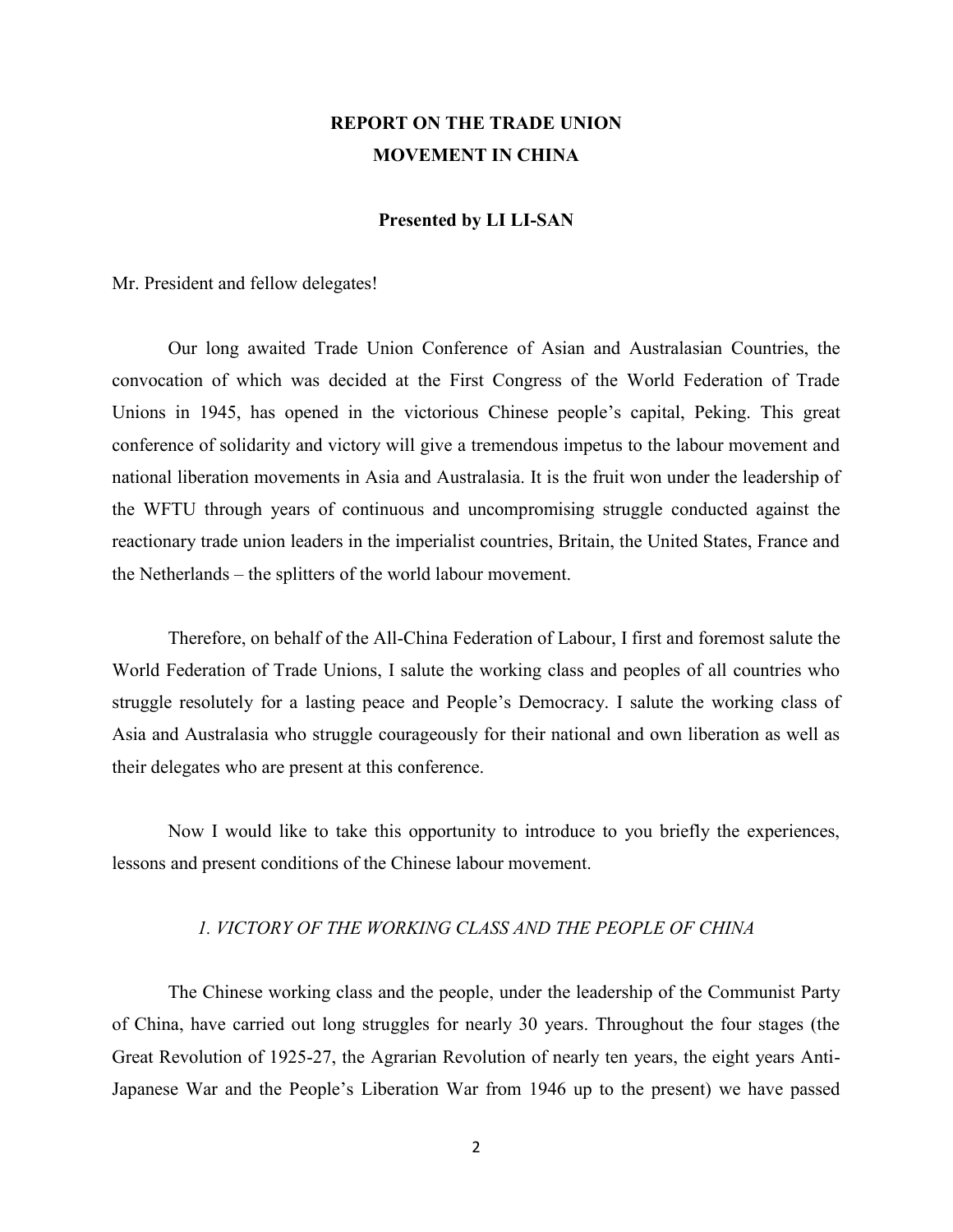through tortuous and difficult paths, and have employed and coordinated, in different stages, various extremely complex methods of struggle and forms of organisation, legal and illegal, secret and open, sanguinary and non-sanguinary, peaceful and armed struggle, guerilla and regular warfare – so that now a nationwide victory has been fully won and the People's Republic of China, led by the working class and based on the People's Democratic dictatorship, is established.

How is it that the Chinese working class and the Chinese people could defeat the long and brutal reactionary rule of imperialism, feudalism and bureaucratic capitalism and win the victory in such a semi-colonial, semi-feudalistic and backward country? This is a question many people want to ask urgently, particularly our friends in the colonial and semi-colonial countries which are still under the brutal imperialist rule.

First, the Chinese working class could lead the revolution to victory because of the fact that the Chinese working class through ceaseless struggles won the support of the broad masses of people and became the true leader of the Chinese people's national liberation movement. The wining of this leading position was not only due to the fact that the working class has shown itself to be the bravest, firmest, most faithful, most thorough-going and unselfish fighter in the national liberation movement of the Chinese people against the rule of imperialism and its stooges, thereby gradually winning the sincere and willing support of the broad masses of the people, but also because the Chinese working class has been skilful in using correct tactics, putting forward appropriate slogans and taking the initiative to unite with all the classes, political parties and groups, organisations and individuals who suffer from the oppression of imperialism and its lackeys, in forming a mighty national united front against them. In the first place, it united with the board peasant masses in forming a firm alliance of workers and peasants. The Chinese working class realised that in a semi-feudalistic, backward country, the peasantry was its chief and most reliable ally, and firmly supported the peasantry's demand for land reform and brought forward a revolutionary agrarian programme. It won the support the board peasant masses and organised agrarian revolution struggles in which the board peasant masses really participated.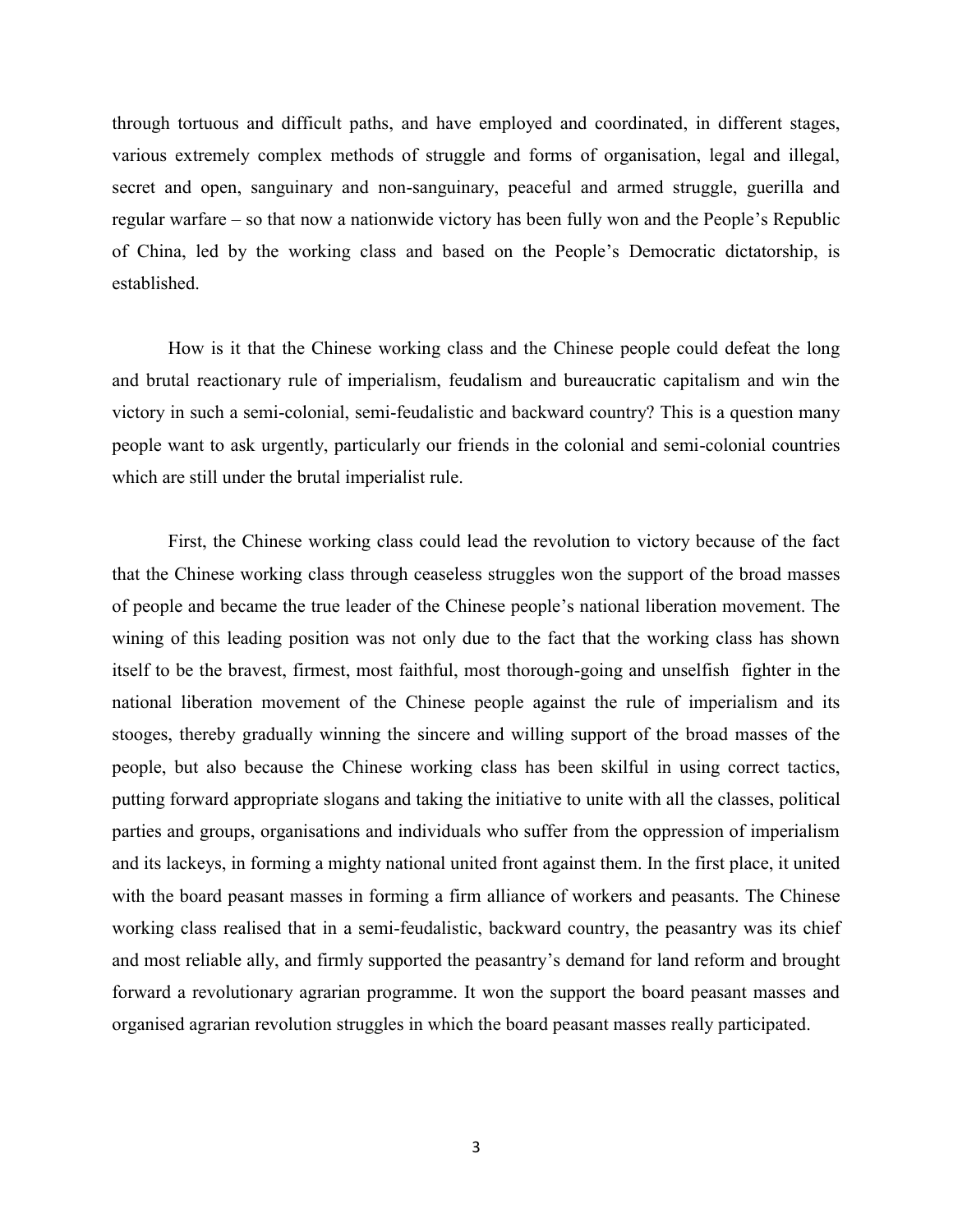Had the Chinese working class not united closely with the peasants who constitute 80 per cent of the population, had it not put forward its revolutionary land programme to lead the peasants' agrarian revolution and had it not secured the firm support of the whole peasantry, it would not have been able to emerge victorious in the war and the revolution.

In the second place, it united with the board masses of the petty-bourgeoisie in the cities, especially the revolutionary intelligentsia. In countries which suffer from imperialist and feudal oppression and which are culturally backward like China, the intelligentsia frequently plays an important role. It is not only the initiator and propagandist of an anti-imperialist, anti-feudal ideology but is also frequently vanguards of the revolutionary movement. The working class should pay special attention to uniting this revolutionary force though attention should be paid to taking precautions against the tendencies of hastiness, flightiness, running to extremes and adventurism etc., inherent in its class so that it cannot affect the whole revolutionary movement.

Finally, the Chinese working class could build up the mighty national united front and establish its leadership in the national united front because it found the correct policy in dealing with the Chinese national bourgeoisie differentiating the national bourgeoisie which opposed imperialism from the compradore bourgeoisie which has capitulated to imperialism not opposing the national bourgeoisie as a national enemy but treating it as an ally in the national liberation movement, and adopting the policy of both uniting and struggling but mainly uniting with it. This is because, generally speaking, although the national bourgeoisie in a country like China has many connections with imperialism, feudalism and bureaucratic capitalism, it has the same time suffered by fettering, exclusion and restriction. That is why, although the national bourgeoisie is prone to wavering and compromising in the national liberation movement, it has been possible to unite with it and win it over to the side of the revolutionary masses of the people while the struggles against imperialism, feudalism and bureaucratic capitalism were going on. In this connection, it is required of the working class on the one hand to be skilful in using tactics of winning it over and uniting with it, while on the other hand, to be skilful at all times in exposing and opposing its wavering, compromising and even designs of betrayal by a certain part of it. The working class must firmly oppose national capitulationism in the national united front, and the same time oppose class capitulationism in its own ranks. Only thus can it establish its firm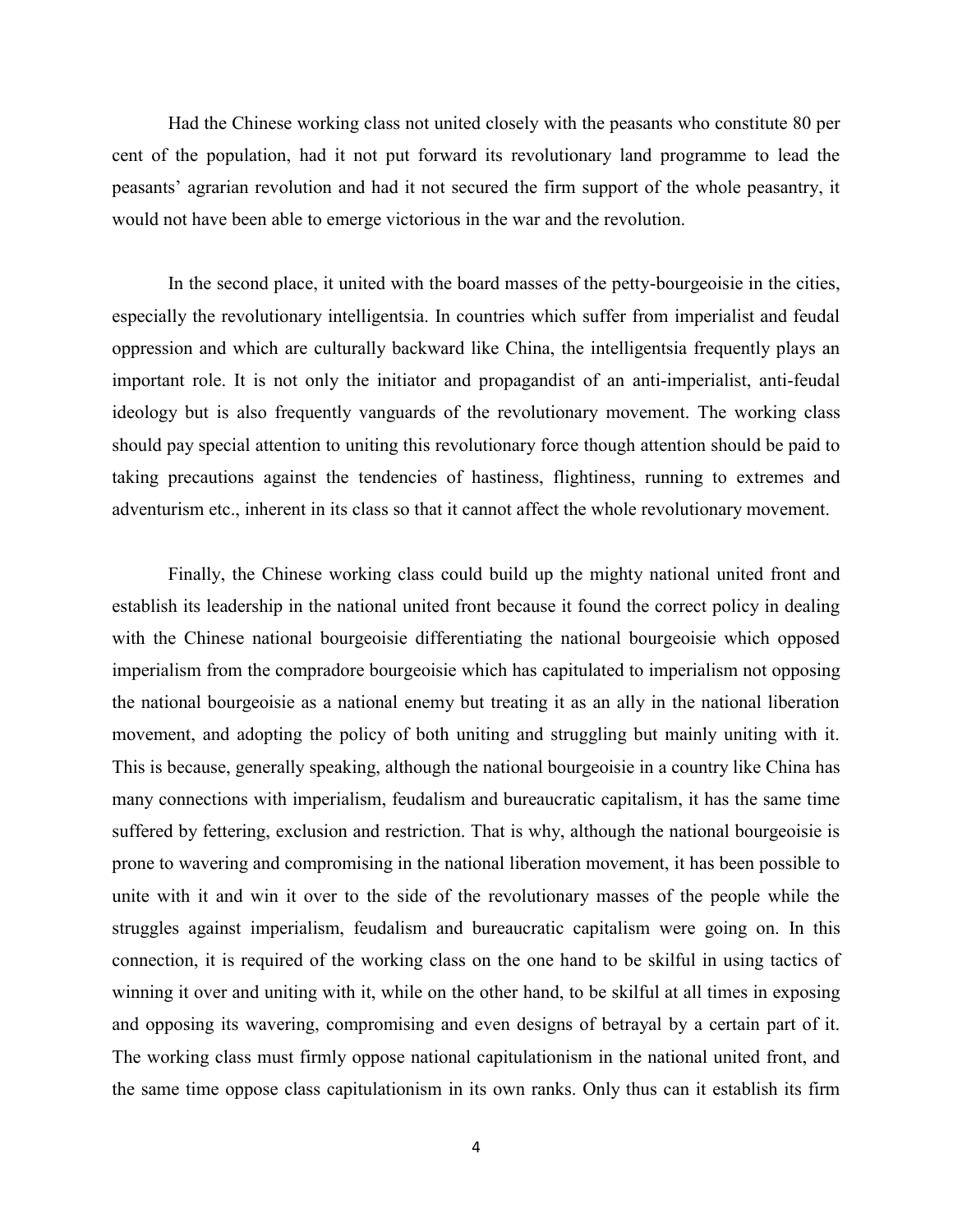leadership in the national liberation movement. This is the first reason why the Chinese working class has led the revolution and won victory.

The second reason why the Chinese working class has led the revolution to victory is due to its grasp of the teaching of Comrade Stalin that "the characteristic and merit of the Chinese revolution is that it is an armed revolution against armed counter-revolution." After the failure of the Great Revolution of 1925-27, many activists of the Chinese working class left the cities under the white terror for the countryside to set in motion the struggle of agrarian revolution of the board peasant masses against the landlords. In doing so they built up numerous small armed forces and set up guerilla bases which were developed and consolidated in the long period of guerilla warfare lasting for about 20 years until they grew into the powerful People's Liberation Army of today, with the highest political consciousness and the best discipline, and finally attained victory in overthrowing the reactionary regime and liberating the whole country. Since that time, the Chinese working class has taken special care in building the armed troops under its leadership and in supporting these troops and the guerilla warfare.

In the areas where the revolutionary regime was set up, the workers strove to develop production movements, especially military production, to support the armed struggle at the front. In the enemy-occupied cities, the workers preserved and accumulated their strength while secretly, absolutely secretly, managing to support the revolutionary troops, for instance, by sending their outstanding elements, particularly the activists who were exposed and could no longer stay in the cities, to join the revolutionary troops in the guerilla areas. In this way, the leadership of the working class in the revolutionary troops was strengthened while the revolutionary cadres were preserved. It was later borne out by facts that the great majority who were sent to the guerilla areas were preserved while the great majority of those who should not have remained but inadvisably remained behind in the cities under the white terror were sacrificed. The great majority of cadres, who were preserved in the cities, came up during the past 15 years.

When in its victorious development the People's Liberation Army was about to take a city, the workers fought to protect their factories against the enemy's designs to remove or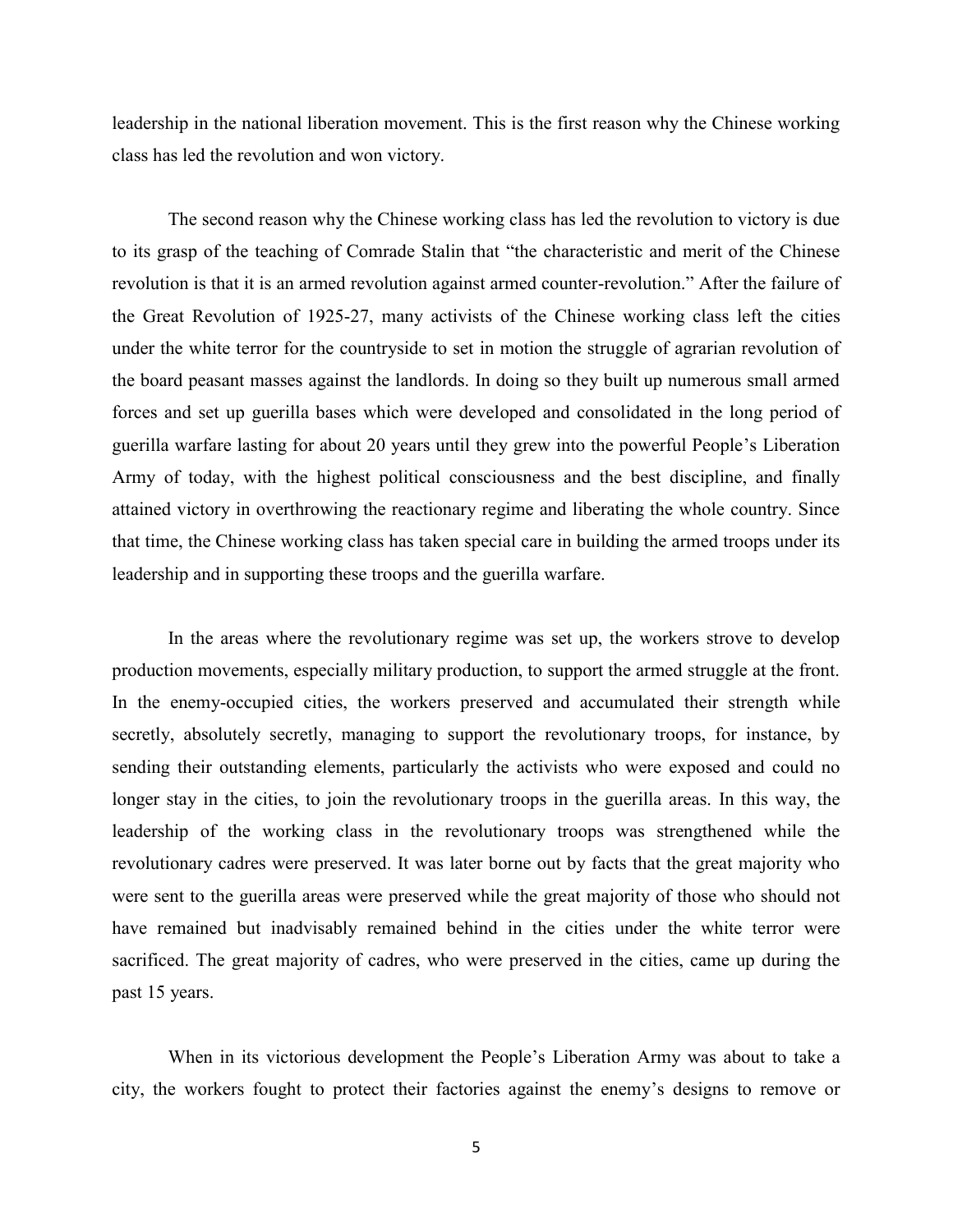destroy them and used all means to help and support the attack of the People's Liberation Army. And as soon as the Liberation Army entered a city, the workers exerted efforts in resuming production and restoring all the communications and water and electricity supplies to support the further advance of the Liberation Army.

Through protracted struggles, the Chinese working class has acquired, from its experiences and lessons learned through bloodshed, the knowledge that in a semi-colonial and semi-feudal country like China, the working class definitely cannot fundamentally better its status and livelihood, not to speak of winning a revolutionary victory like that of today, without building a revolutionary army under its own leadership and waging a revolutionary war against the rule of imperialism and its lackeys, without the support of broad masses of the people.

But on the other hand, in the areas where the ruling forces of imperialism and lackeys were concentrated, especially in the cities where the enemy was strong and where armed struggles could not be conducted and when the revolutionary movement was at its low ebb, the policy of lying low with a compact organisation and accumulating strength was adopted by the labour movement so as to wait for the ripe moment. This was the policy against the then existing tendency of desperatism and adventurism in order to avoid fighting pitched battles with the enemy under unfavourable conditions. Work was then carried on by making use of the smallest possibilities of legal and open activity, by secretly joining the yellow trade unions, including even the Kuomintang reactionary trade union organisations, and all other legal organisations, and by making use of every minute contradiction in the enemy ranks to organise and educate the working masses to lead them in the day by day minor struggles for the improvement of their living conditions, no matter how small the improvement might be, so as to gain the leadership of these legal organisations, and finally, when the suitable opportunities present themselves, to organise movements of a broad mass character by making use of these legal organisations with great vigilance and resourcefulness to further the high tide of the revolutionary struggle.

All these legal activities and open struggles, of course, had to be conducted in various forms and through various contacts, so that they might be carried out under an absolutely secret Communist organisation. In this way, legal struggles were combined with revolutionary secret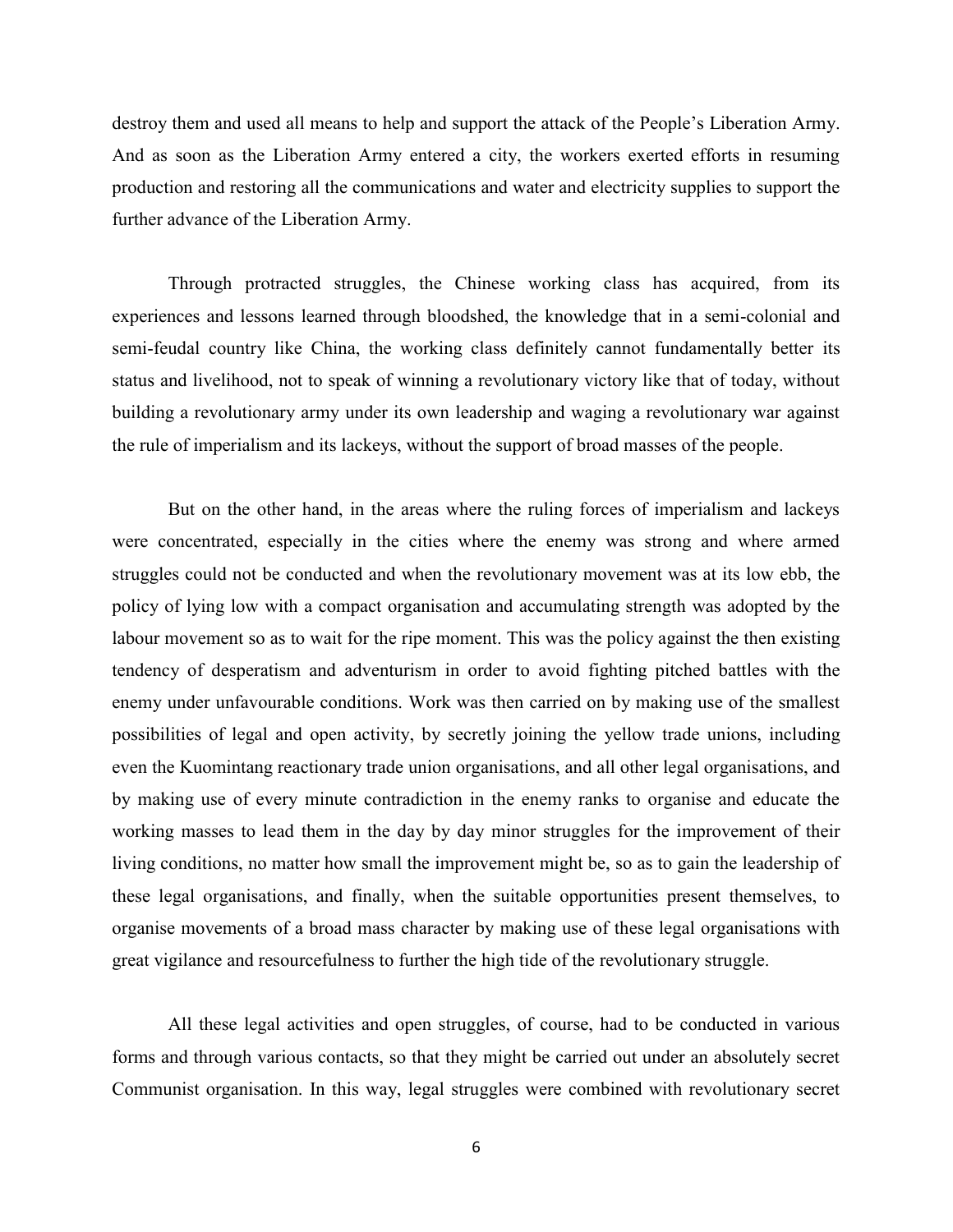work, thus accumulating revolutionary strength for the ripe movement when the workers would be called upon to collaborate with the People's Liberation Army in occupying the city. This was the main direction of work in the cities before the victory of the revolution.

For quite a long time, because we did not realise the fact that, under the rule of fascist white terror in a semi-colonial and semi-feudalistic country like China, revolutionary trade union organisations and revolutionary struggles had no legal protection whatever, we did not know how to organise proper defence and retreat on the occasions when the movement met with setback; on the contrary, we adventurously organised offensives and openly organised workers' strikes and demonstrations and even armed struggle. As a result, the revolutionary organisations and revolutionary forces in the cities suffered severe damage and destruction, resulting in terrific losses and at one time even leading to the destruction of practically all organisations of the Party and revolutionary mass organisations by the enemy. I myself have committed serious mistake on this question and therefore feel deeply about this historical lesson.

Later on, owing to the correct leadership of Comrade Mao-Tse-tung and Comrade Liu Shao-chi, who sternly criticised this mistake of "Left" adventurism, we found the correct direction and the correct method of combining open and secret work, and, after 15 years of strenuous efforts, attained great achievements in the in the work in the cities; thus enabling our army to obtain strong support from the broad masses of workers in liberating the cities as they do today. In experiences in China, Right opportunism was also opposed and this occurred during the two periods of united front with the Kuomintang. The tendencies of legalism and liquidationism were also opposed and they occurred during the early period after the failure of the first Great Revolution. But this mistake of Right deviation did not exist long as an ideological trend and was soon overcome. But just after this Right deviation was overcome there occurred a Left adventuristic deviation which endangered the Party for long time, causing greater losses to the Party. It was only after this Left adventuristic deviation was completely overcome that the movement took the correct track and advanced smoothly to attain final victory.

The third and most fundamental reason why the Chinese working class has led the revolution to victory is the fact that the Chinese labour movement has always been under the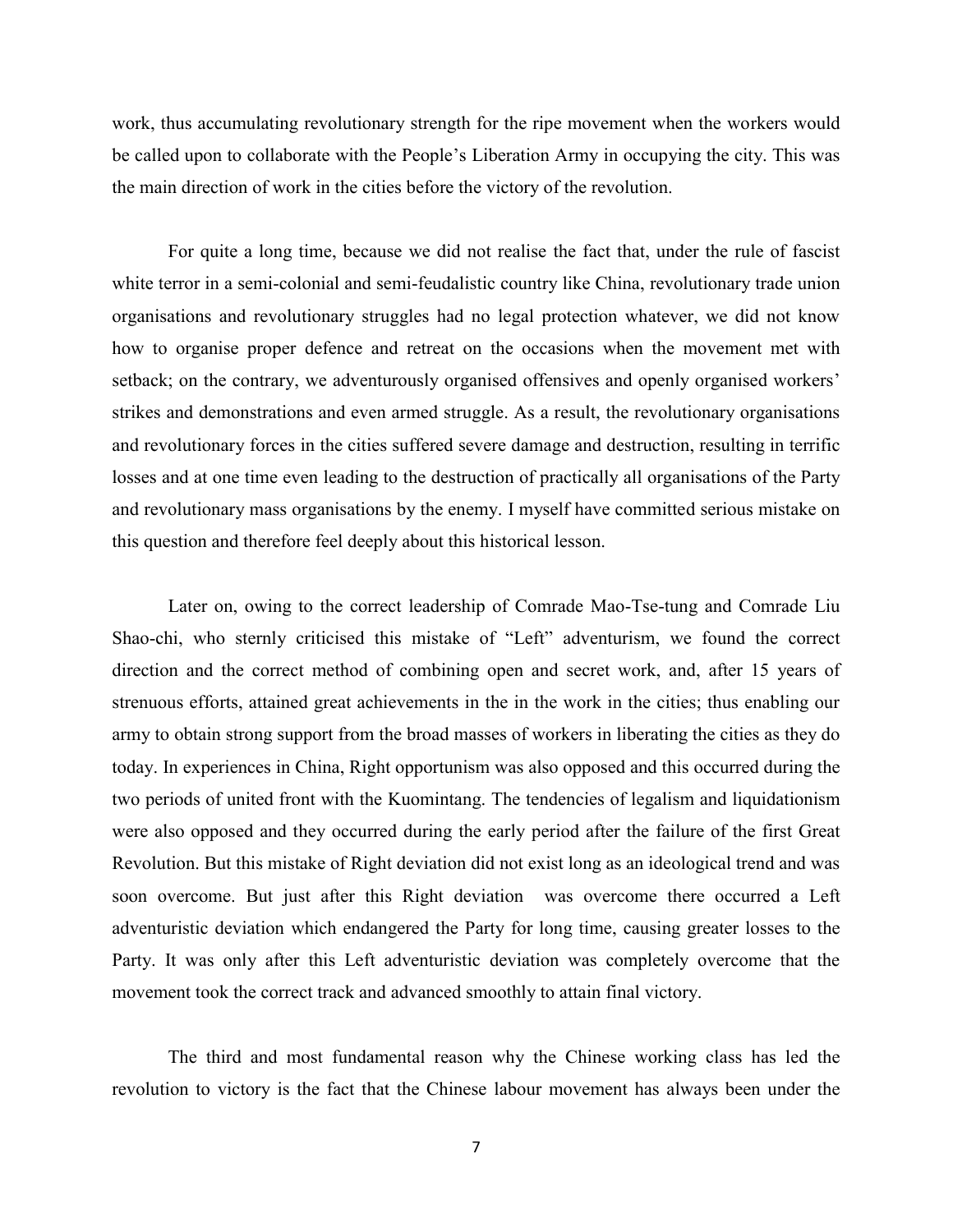leadership of the Communist Party of China. The Chinese labour movement and trade union organisations grew up only after the birth of the Communist Party. Therefore, the Chinese labour movement was from its very beginning under the leadership of the Communist Party of China and accepted the theoretical guidance of Marxism-Leninism. Therefore, the Communist Party of China enjoys a great prestige among the Chinese working class and has the support of the broad masses of the people. The Communist Party of China enjoys such a great prestige among the Chinese working class and broad masses because it has after traversing long tortuous paths, grasped and mastered the theory of Marxism-Leninism and become skilful in using this theory to analyse the concrete and objectives conditions in every stage, in deciding upon the correct strategy, in dexterously employing tactics, changing the methods of struggle and form of organisation according to the change in the objective situation, so that the greatest successes were achieved by the mass revolutionary movement with the smallest sacrifices.

Within the Chinese Communist Party, a struggle was conducted on two fronts against Right opportunism and Left adventurism. In particular, the dogmatism of mechanically transplanting foreign experiences regardless of the concrete objective conditions was overcome while the empiricism which was reluctant to accept the guidance of the revolutionary theory was rectified. In this way the Party grasped the truth: "Marxism is not a dogma but a guide to revolutionary action," and thus obtained the leadership of Mao Tse-tung's ideology which unites Marxist-Leninist theory with practice in China. The banner of Mao Tse-tung thus became the banner of liberation and victory of the Chinese working class and all the Chinese people.

These are the conditions at home leading to the victory of the Chinese revolution. But with simply these conditions there could be no victory, which must also have favourable international conditions. And they are the existence of the Socialist Soviet Union and the sympathy and support of the Soviet Union and the world working class. The victory of the Russian October Socialist Revolution pointed out to the Chinese working class the road to liberation and gave them great inspiration and encouragement. The victory of the Anti-Fascist Second World War led by the Soviet Union resulted in the defeat of the German-Italian-Japanese fascist bloc and the establishment of the various New Democracies in East Europe, and inspired the heroic struggles of the working class in the West and of the oppressed nations in the East.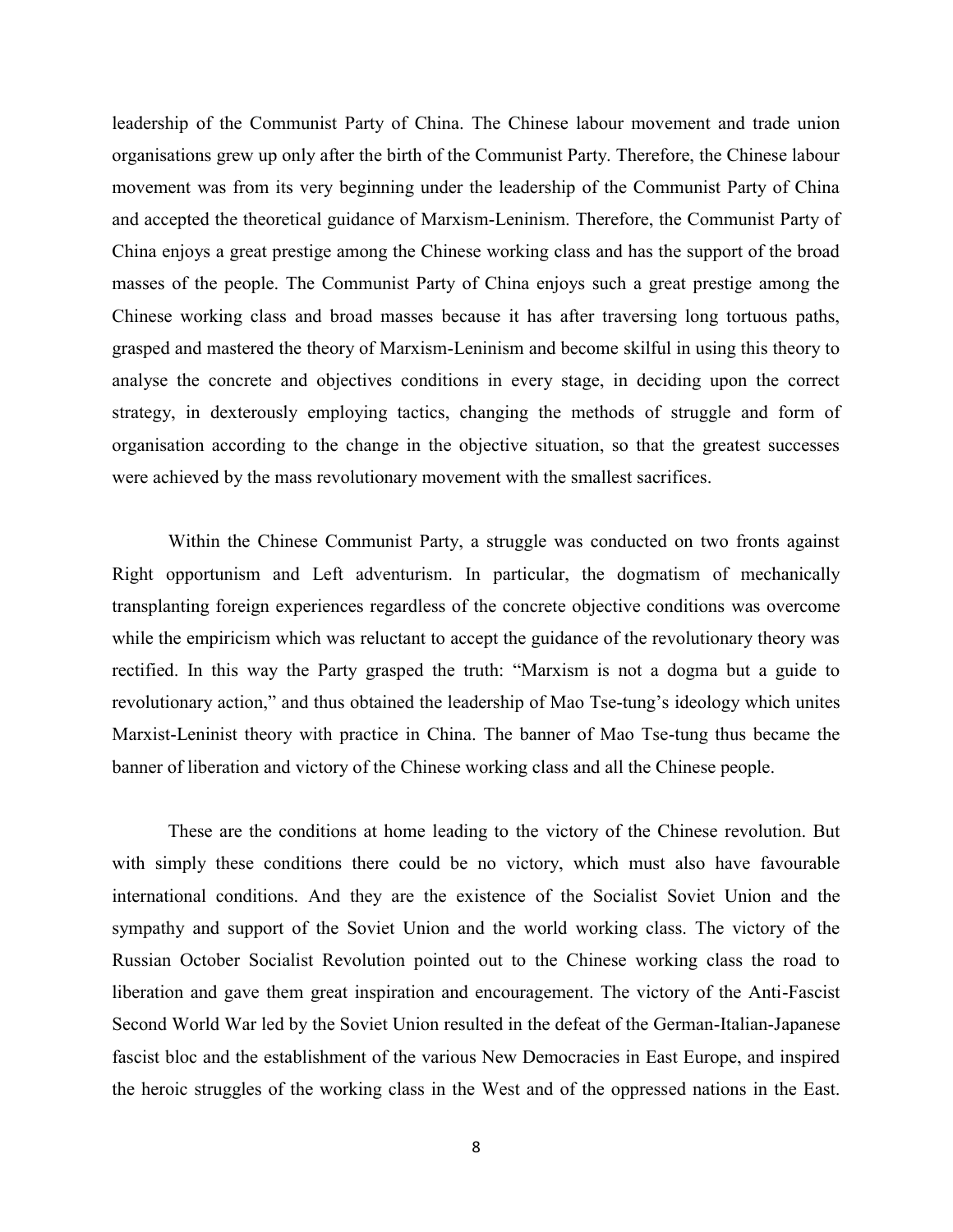The main attention of the imperialists was drawn to Europe, thereby enabling China to break through the imperialist front in the East, to defeat the reactionary rule of American imperialism and its running dog Chiang Kai-shek, and win a complete victory. Just as Chairman Mao Tsetung said:

"Had there been no Soviet Union, had there been no victory in the anti-fascist Second World War, had Japanese imperialism not been defeated (which is particularly important for us), had there been no People's Democracies in Europe, had there been no growing struggle of the oppressed countries of the East, had there been no struggle of the masses in the United States, Berlin, France, Germany, Italy, Japan and other capitalist countries against the ruling reactionary cliques – had none of these factors existed, then the pressure of the international reactionary forces would of course have been much stronger than it is today. Would we have been able to achieve victory in these circumstances? Of course not. So too it would have been impossible to consolidate victory after it had been achieved."

Allow us therefore to express here our gratitude and respect to the working class of the Soviet Union! Our gratitude and respect to the working class of the whole world! Our gratitude and respect to the great teacher of the world working class – Stalin!

These are the reasons why the Chinese working class and the Chinese people have won victory in the revolution. A study of these reasons, a study of the experiences and lessons of the Chinese revolution, is of great practical significance not only to the Chinese workers, but also to every worker abroad, particularly to the workers of the Asiatic countries still under imperialist oppression – this is a fact which needs no explanation.

# *2. THE PRESENT SITUATION OF THE CHINESE LABOUR MOVEMENT*

a) *Chinese trade union organisations* are rapidly growing. At the time of the convocation of the Sixth All-China Labour Congress in August 1948, there were 2,830,000 trade union members all over the country under the leadership of the All-China Federation of Labour.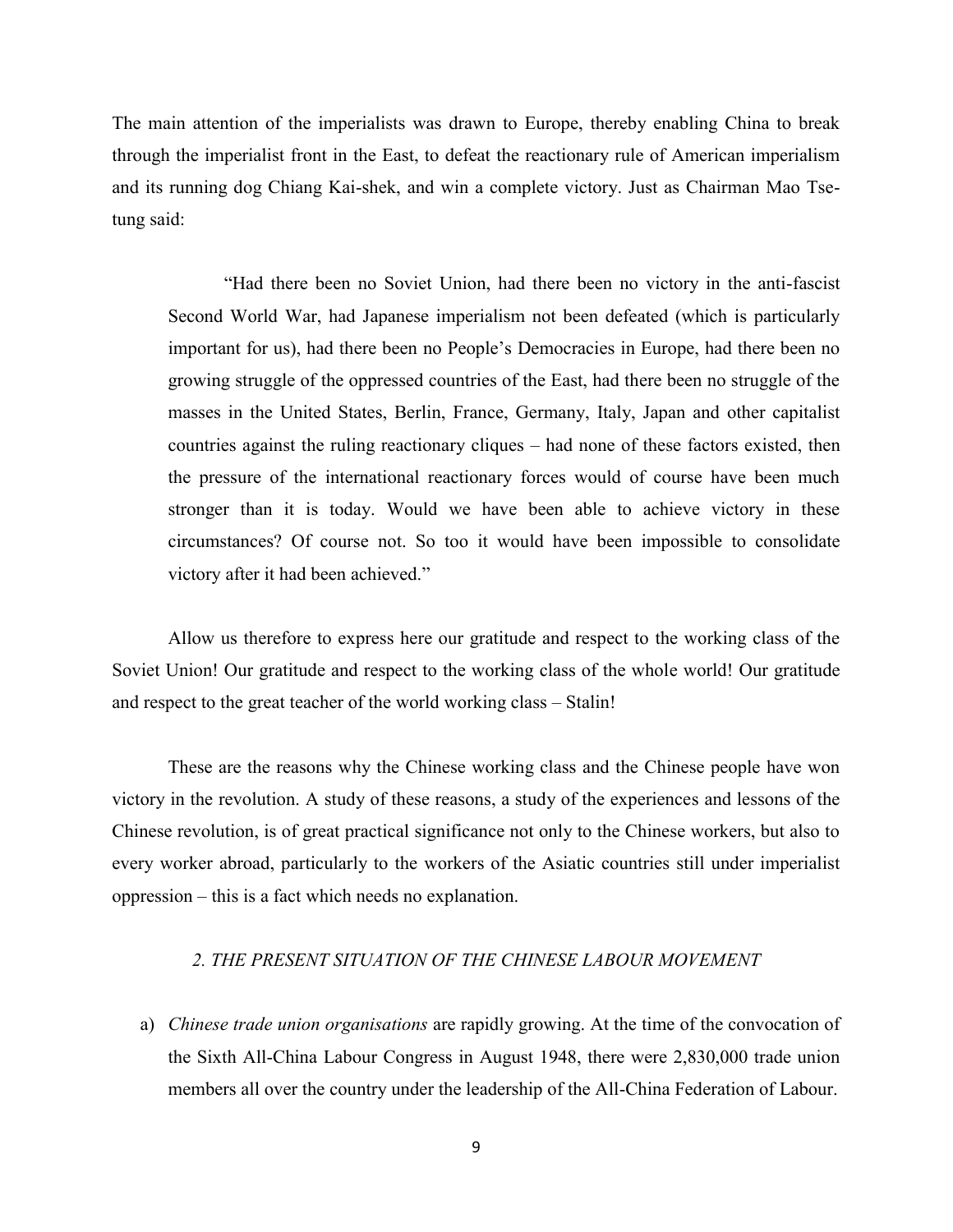During the past year, with the rapid development of the People's War of Liberation throughout the country, trade union organisations developed rapidly. For instance, of the 1,200,000 workers in Shanghai nearly 710,000 have joined trade union organisations and nearly 200,000 of the 400,000 workers in Tientsin have joined trade unions. In all districts and cities, trade unions are also being established and expanded one after another.

The All-China Federation of Labour plans to organize fundamentally the workers, first the industrial workers of the whole country in about one year's time. Before May next year national industrial unions will be established in the ten industrial departments of railway, seamen, postal services, tele-communications, metal, textile, fuel, food, publication, and culture and education, in order to lead the workers of the whole country more effectively to take an active part in the great tasks of building up the New China.

b) *The labour movement in various large cities after liberation*: The special feature of the Chinese revolution is not the occupation of the cities through the uprising of the urban workers, but the seizure of the cities after the extermination of enemy forces by the People's Liberation Army. Therefore, whenever a city is liberated and the working class has changed from its former brutally oppresses position as a slave into the master of society and the State enjoying all free and democratic rights, the primary task of the trade unions is to educate the workers, arouse their class consciousness, and organise them to cooperate in taking over the enterprises originally in the hands of bureaucratic capital.

First and foremost, it must be explained to the working masses that the working class, after liberation, is the master of the State and society and the master of State enterprises. They must be called on to organise at once their shop stewards' councils, elect representatives to participate, together with the taking-over personnel of the People's Government, in the tasks of taking over and examining inventories, and further carry out the work of organising trade unions. In this way, the work of the taking over of bureaucratic capitalist enterprises can be quickly and systematically fulfilled in a planned and organised manner. The workers also devise many ways to overcome difficulties and speedily resume production.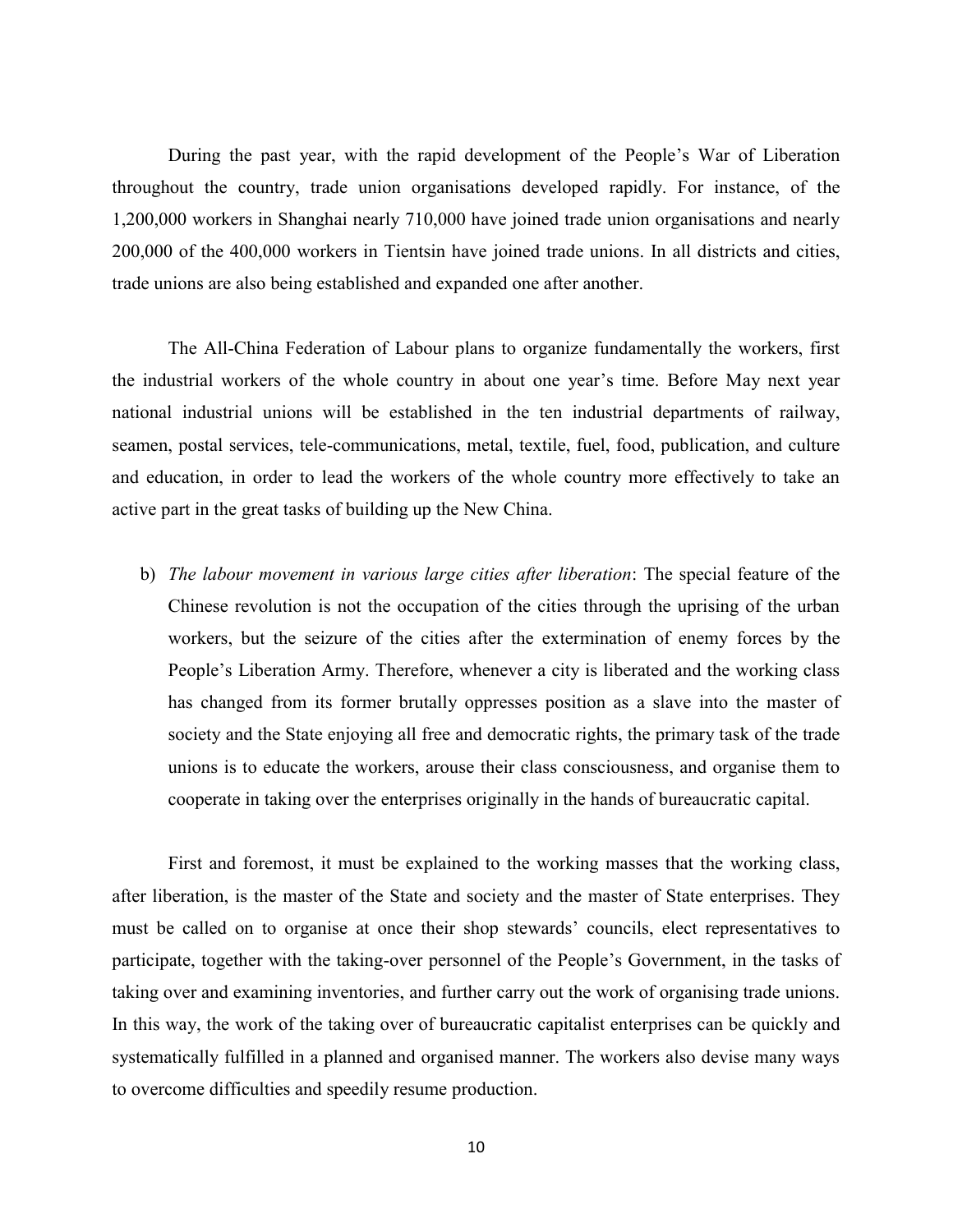State enterprises are the property of the People's State. For the purpose of enhancing the sense of responsibility among the workers as masters of the State and publicly-owned enterprises, we have adopted the system of democratic factory administration within these enterprises, applying the policy of depending on all the workers and employees to run the factories and enterprises officially, absorbing workers to take part in the control of production and establishing the organisation of factory administration committees headed by the factory manager and participated in by representatives elected from the workers and the staff – thus transforming former bureaucratic capitalist enterprises into new democratic enterprises.

With the new attitude of masters, the workers are happily and consciously labouring, thereby greatly increasing the efficiency of production. For instance, the output of 42 of the publicly-owned factories taken over by the People's Government in Tientsin, up to June this year, was 50 to 85 per cent more than that in the reactionary Kuomintang period. After the workers participated in factory administration, large numbers of capable workers have been promoted to be cadres for the control of production.

In private enterprises, after the liberation of each city, waves of workers' struggles immediately ensued. As the capitalist lost the support of the reactionary regime, they could not but make concessions to the demands of the masses. As a result, the former feudal oppression suffered by workers has, in general been obliterated, while the position of the workers has been greatly raised and their livelihood generally improved.

However, the demands of the workers were sometimes too high. Their actions and forms of struggle were in some cases inordinate. This resulted in the closing down of some enterprises, stoppage of production, and the passive running away of the capitalist these are detrimental to the paramount interests of the resumption and development of production.

Therefore, right from the beginning, we carried out education on the policy of developing production and benefiting both labour and capital among the working masses in the private enterprises, so as to correct the "Left" deviation of excess which is detrimental to the long range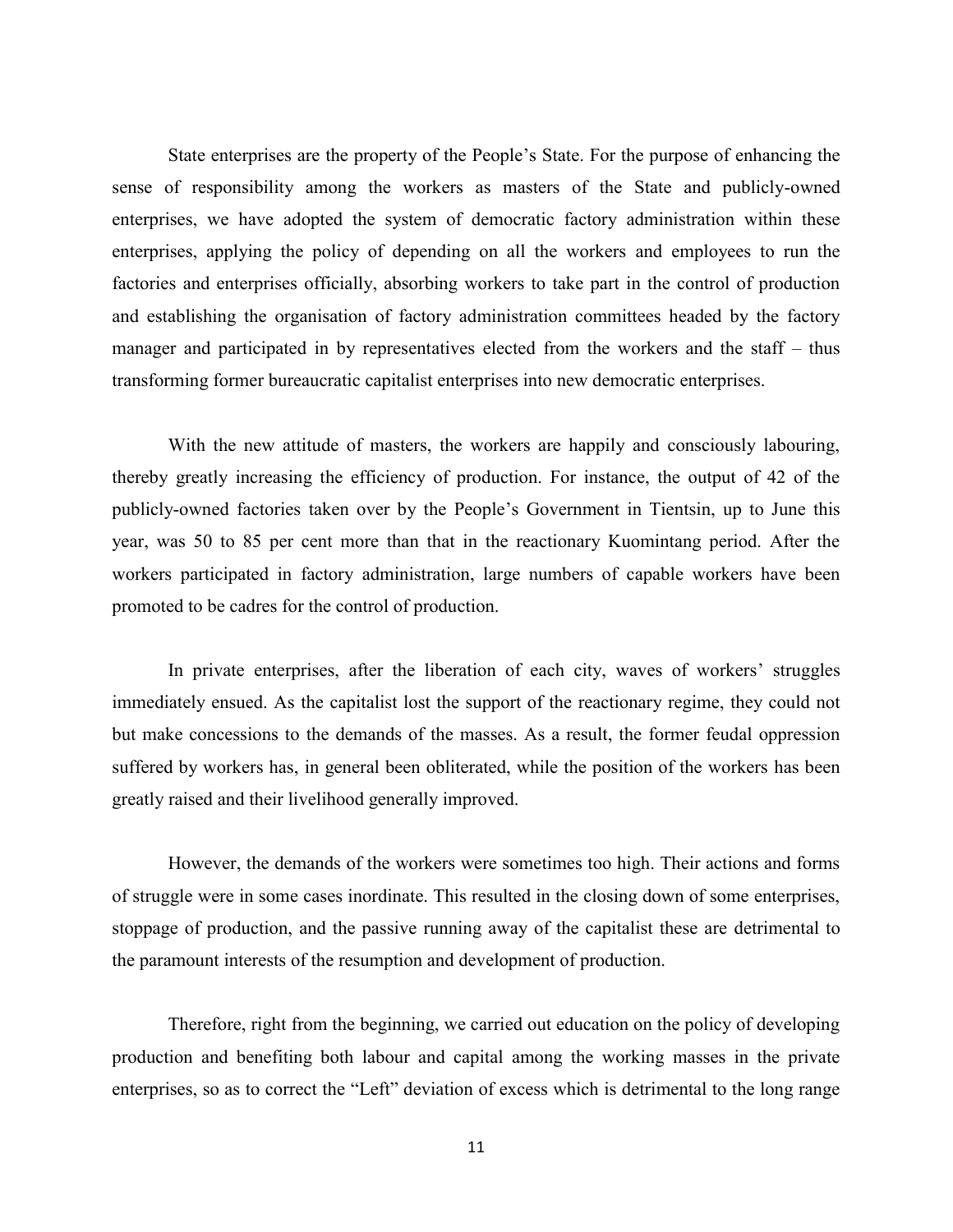interests of the working class. Our policy of benefiting both labour and capital is fundamentally different from the policy of cooperation between labour and capital of the social-reformists in Western Europe. Labour-capital cooperation of the Social-Democratic parties is a reformist policy adopted under the bourgeois Governments for the purpose of deceiving the workers and maintaining the rule of these bourgeois Governments.

Our present policy of benefiting both labour and capital is adopted under the New Democratic Government for the purpose of rehabilitating and developing production to consolidate the regime which is led by the working class. The principal method to realise this policy is the signing of collective contracts between labour and capital in various trades containing provisions on working conditions and the rights and obligations of both labour and capital, etc. This changes the former relation in which labour was completely under the slavish oppression of capital into a relation in which contracts are signed on an equal footing.

When disputes occur even after the signing of such collective contracts, they have first to go through negotiations on a footing of equality based on the contract. If the negotiations then fail, the Labour Bureau of the People's Government solves the disputes through mediation or arbitration.

In the process of drawing up collective contracts between labour and capital, labour unions in private enterprises are also rapidly developing and being strengthened.

c) *The present wage system*: Under the New Democratic Government, the wage system in State enterprises is based on the principles of "pay according to work done", and "more work, more pay". We oppose "equalitarianism" and adopt various methods and system of awards to encourage technical progress and labour initiative. At the same time, we guarantee the workers minimum living standards, and couple the improvement of workers' livelihood with the development of production.

It was decided by the Sixth Labour Congress that the minimum wage of an ordinary worker should be sufficient for him to maintain the living of two persons, including himself.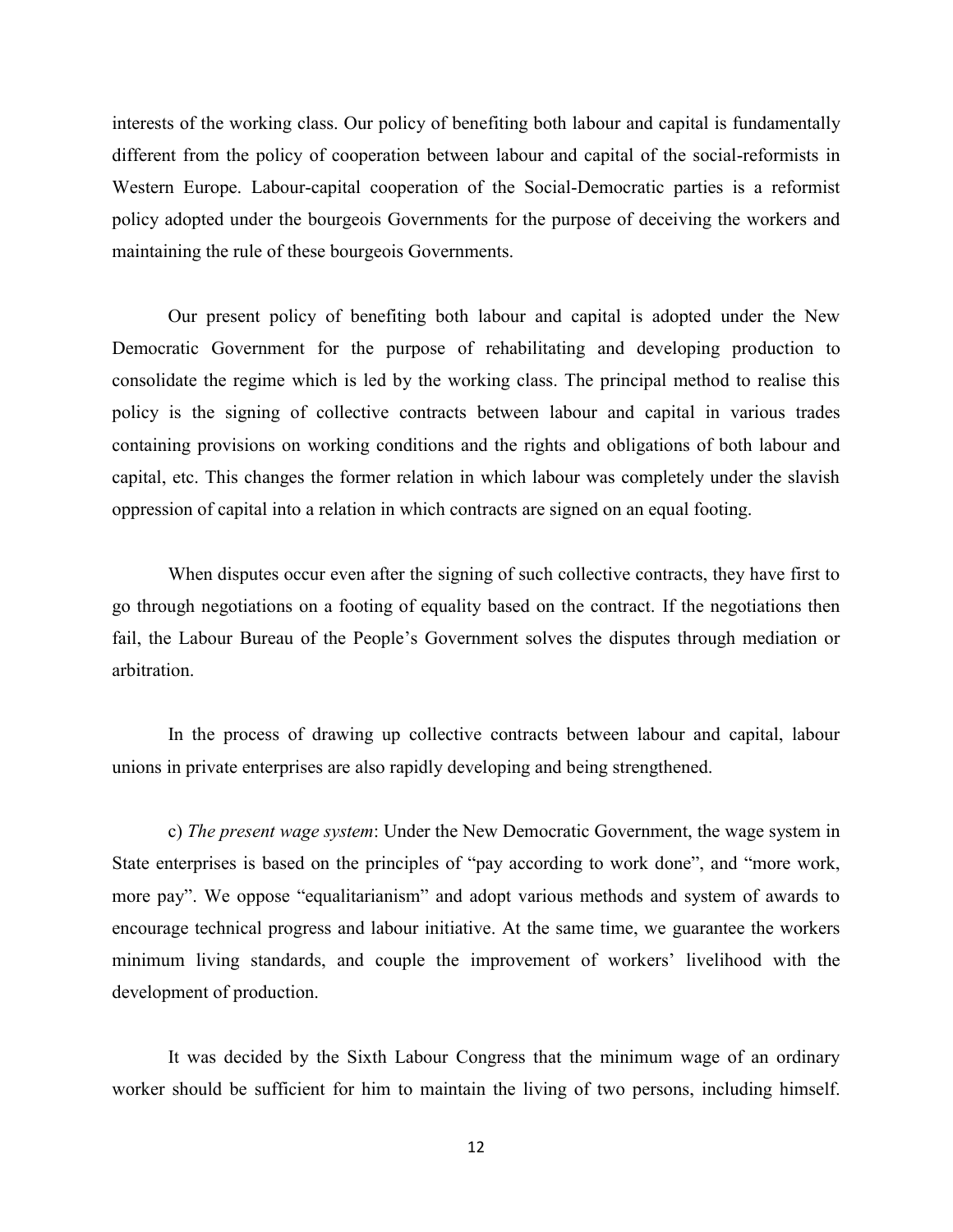Wages were calculated in kind so as to ensure that the real income of the workers would not be affected by the fluctuation of the commodity prices. The principle of equal pay for equal work is applied to women and juvenile workers.

In the newly liberated cities at present, the method of fundamentally maintaining "former position, former pay" is adopted temporarily in order to guarantee the systematic and complete taking over of State and public enterprises. As to the unreasonable wage system under the Kuomintang rule, only initial adjustments are made. Therefore, generally speaking, the present wage system is still very confusing and unreasonable. The Committee of Finance and Economics of the Central People's Government and the All-China Federation of Labour are jointly studying the drawing up of a national unified wage system in order to facilitate the development of **Production** 

d) *Labour insurance and welfare work*: Under the oppression of feudalism, imperialism and bureaucratic capitalism, the Chinese working class had not the least protection. China never had any national labour insurance system whatever and workers never received the slightest relief from the State in the event of disability injury, sickness or death.

After the establishment of the present People's Government, the adoption of a proper labour law for protection of workers has become a very pressing task. The general principle for the realisation of national labour insurance was passed among the resolutions of the Sixth Labour Congress.

In accordance with this principle, the "Wartime Labour Insurance Regulations" promulgated by the Administrative Committee of North-east China in December 1948, provide that all public enterprises are to pay a monthly labour insurance fund contribution equivalent to three per cent of the total amount of wages. In addition, medical treatment of workers, and wages during the period when they are injured or sick are to be paid by the enterprises concerned and not from the insurance fund.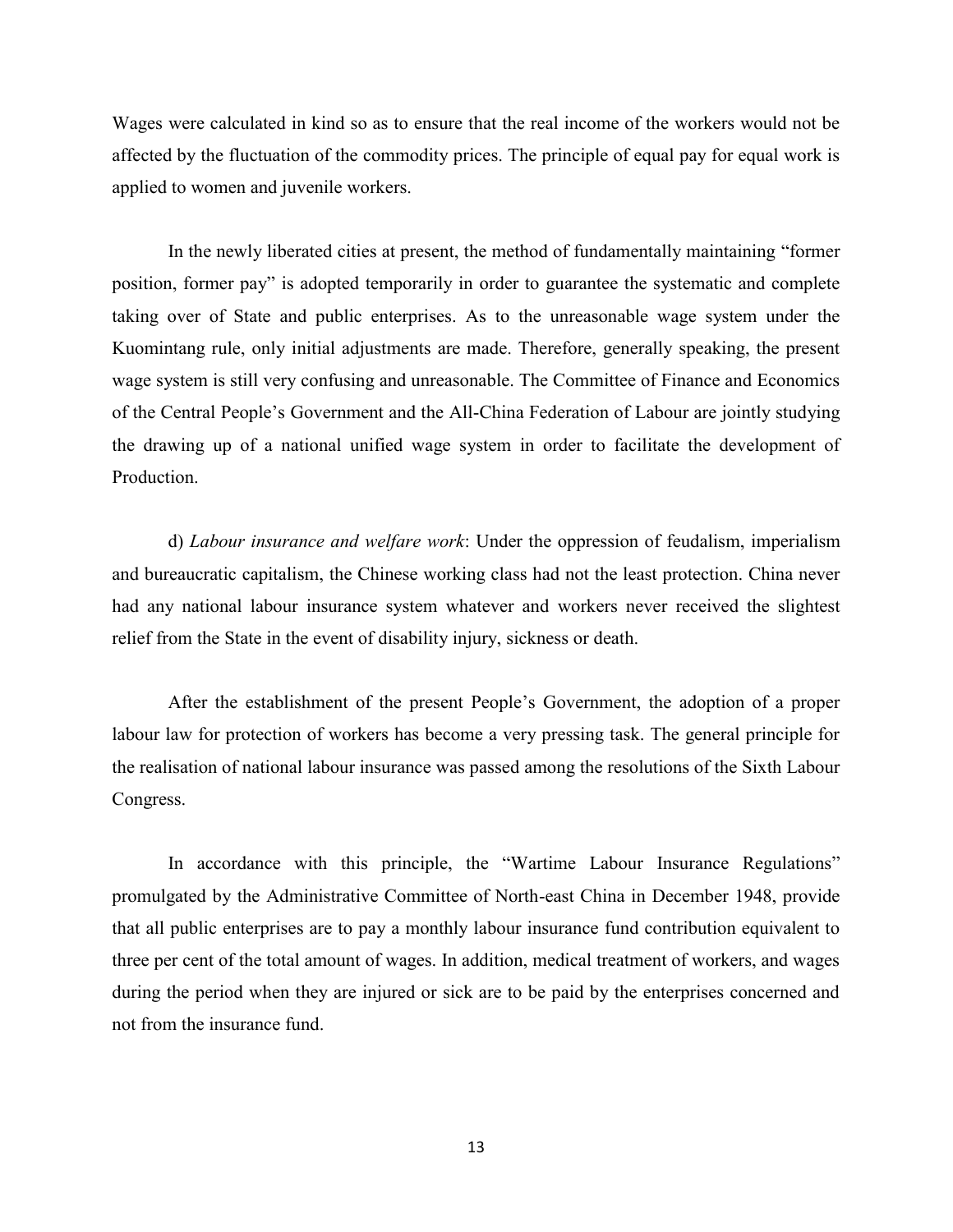Statistics for July this year showed that in the seven big industrial departments, railways, mines, arsenal, military supplies, postal and tele-communications, electricity and textiles, in North-east China alone, the number of workers and their relatives who benefited by labour insurance reached over one million. There were besides 333 workers' hospitals and sanatoria with 2,316 doctors and nurses. Twenty-one nurseries, child welfare institutions, homes for the disabled, etc., were under construction. Certain enterprises in other liberated areas have also made plans modeled on such lines and are beginning to carry them out. For instance, in Tientsin alone, 230,000 workers and employees are benefiting from the welfare establishments of the trade unions.

Labour protection and welfare work in New China were gradually instituted under difficult conditions of war and rehabilitating production. They will be carried out and expanded step by step on a national scale with the complete victory of the war of liberation and the development of reconstruction work.

e) *Political, cultural and educational work*: As the cultural standard of the broad masses of the Chinese people is generally very low, over 50 per cent of the working masses are illiterate. Furthermore, they were for quite a long period under the deceitful propaganda of imperialism and Kuomintang reaction. Therefore, the carrying out of general political, cultural and technical education among the working masses and the close linking up of this education with the raising of production have become important day-by-day tasks of our trade unions.

In the initial stage after the liberation of a city, we employ the method of holding big classes and organising short-term training classes to conduct wide-spread education on policy and class consciousness among the working masses. This has brought about great results in raising the consciousness of the working class.

To ensure that workers can receive education in their spare time, the People's Government has stipulated that the administration in every enterprises and factory should earmark a sum equivalent to 1.5 per cent of the total wage for the trade unions as the cultural and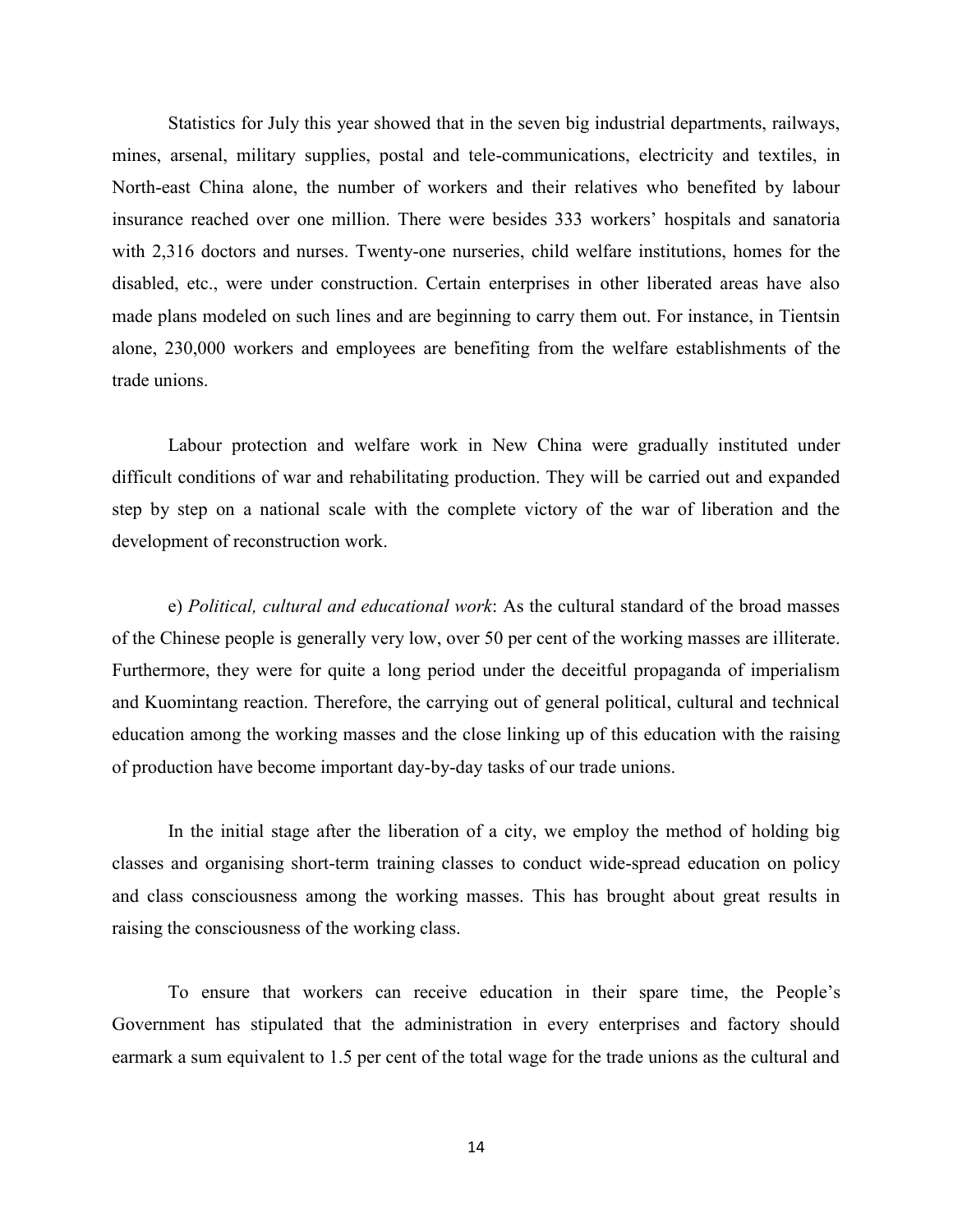educational funds of the workers, and should provide the trade unions with various facilities for educational work.

Trade unions and Governments in different places are setting up all kinds of workers' schools and training courses according to plan. According to incomplete data in July this year, there were in Manchuria alone at that time 998 schools and training courses with an enrolment of 325,957 workers. In addition, there were workers' political colleges, and workers' cadre schools for advanced education. Technical schools for various important industries such as railways, mines, postal and tele-communications, electricity and textiles were run by the Government with subsidies for students who are workers. The technical personnel thus brought up will play a great part in the construction of New China.

In addition, spare time study for workers is universally carried out in the form of broadcasts, evening schools, lectures, discussions, study groups, libraries, classes for the liquidation of illiteracy, blackboard newspapers, and by organising all kinds of cultural and recreational activities to carry out mass education among the workers. For example, according to incomplete data for July this year, in 99 State and public-owned factories and seven private factories in Mukden, there were 69 radio programmes for the workers, 564 literary and correspondence groups, 213 theatrical and Yangko groups with 16,979 participants, 181 basketball teams, and 47 clubs. Of five industrial unions in Tientsin, more than 20,000 workers are participating in cultural and recreational activities.

The working class after liberation is enjoying a cultural life which formerly completely denied to it by the ruling class.

#### *3. CHINA'S LABOUR MOVEMENT AND THE WORLD LABOUR MOVEMENT*

The Chinese working class has not only always struggled for the independence and democracy of the Chinese nation, but always upheld the principle of solidarity and unity with the workers of the whole world. It has taken part in the founding of the World Federation of Trade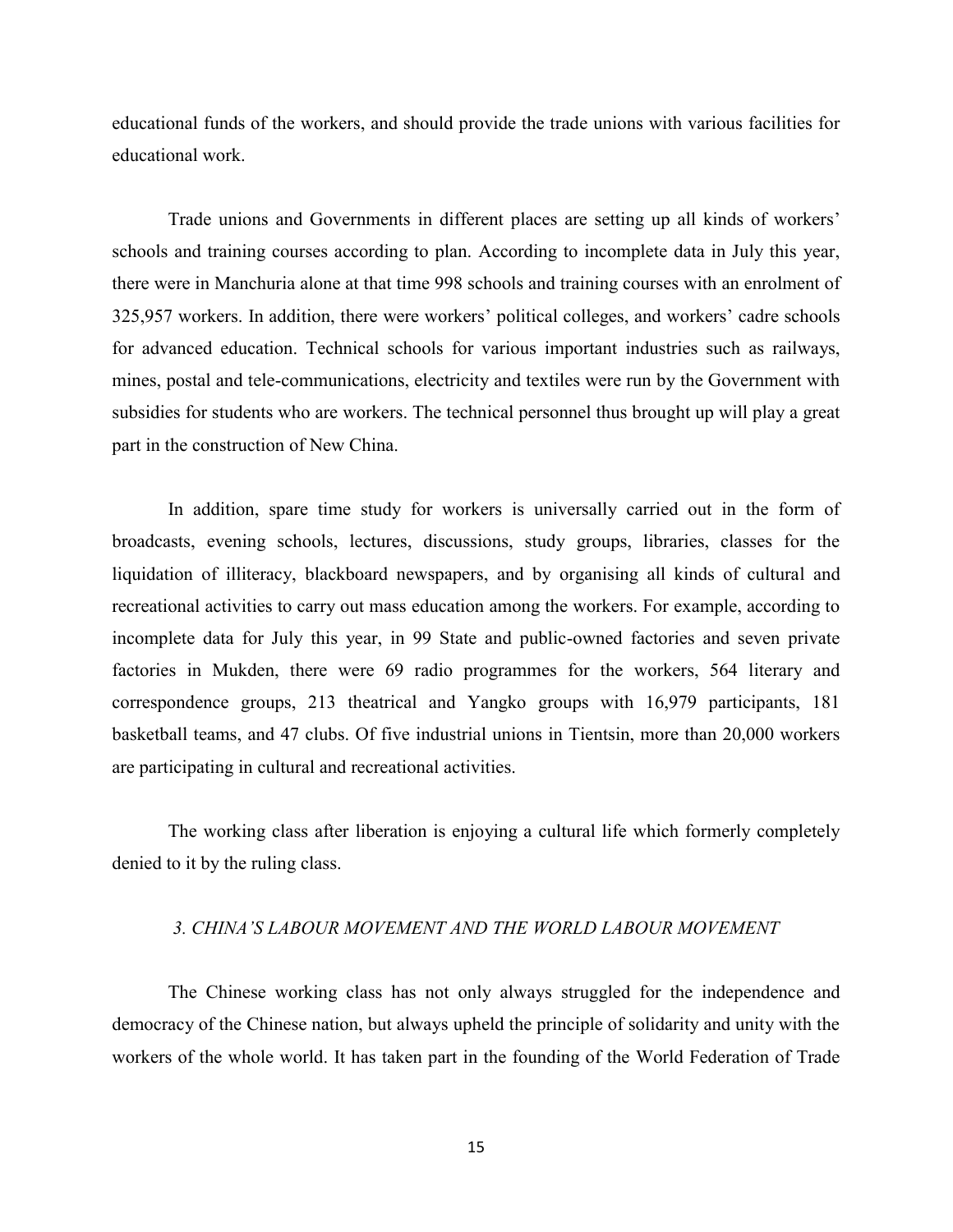Unions, and resolutely supported all its decisions and proposals and firmly opposed the blacklegs who undermine the world labour movement.

The Chinese working class, uniting with the people of the whole country, resolutely supports the sacred struggles in defence of world peace and People's Democracy headed by the Soviet Union; it resolutely opposes the policy of aggression headed by American imperialism, opposes racial discrimination and oppression of nations, as well as the intrigues of the remnant fascist elements plotting for a new war.

On October 2, the International Days of Struggle for Peace this year, that is, the following the birth of the Central People's Government of the Chinese People's Republic, our whole nation held huge demonstrations with unprecedented enthusiasm in defence of world peace and democracy. In Shanghai, the masses participating in the demonstration numbered one million, while in Tientsin they numbered 300,000. Gigantic demonstrations and parades were also held in other large cities. This indicated that the Chinese working class and the Chinese people wholeheartedly support the common cause of the working class and peoples of the world.

The Chinese working class cherishes boundless sympathy and concern for their fellow workers of Asia and Australasia who are still under the brutal oppression of imperialism and will render them all possible fraternal assistance. The Chinese working class has always been educated by the Communist Party of China in internationalism and will certainly always remain true to internationalism and fulfil all its duties.

### *4. TASKS OF THE CHINESE LABOUR MOVEMENT*

After attaining victory in the people's revolution, the Chinese working class has become the leading class of the State power; its responsibilities have become heavier than ever before. If the working class is to play the central and leading role in political, economic and cultural reconstruction, it must first and foremost organise itself, raise its own class consciousness, and become the most conscious, best organised and best disciplined force. It must turn the trade union organisations into schools of New Democracy in which the workers learn to administer the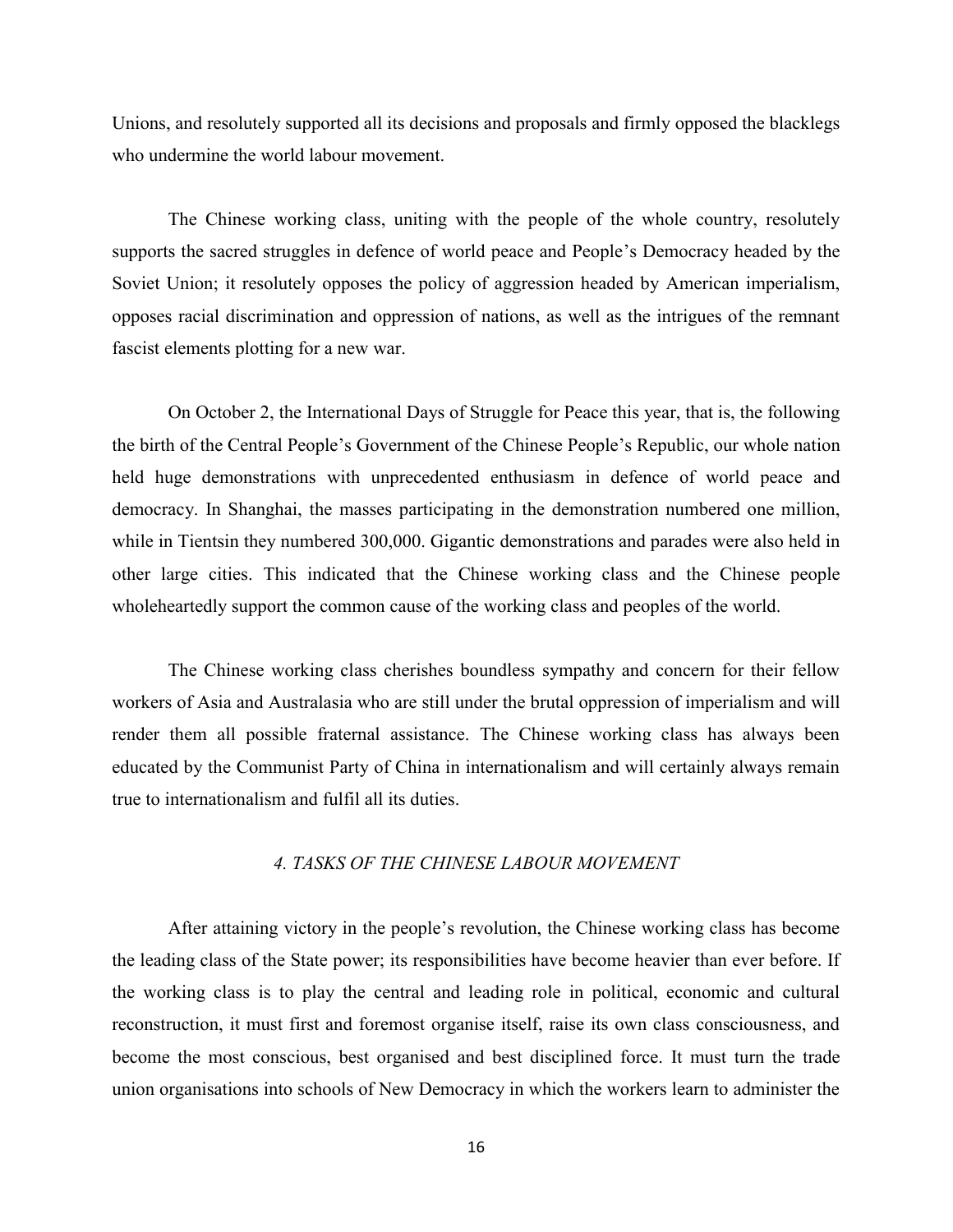State and factory in order to struggle for the construction of an independent, democratic, unified, peaceful, prosperous and strong New China.

In view of this, the central tasks of the Chinese labour movement in the future should be based on the following.

(1) Organising and leading the workers in striving for the rehabilitation and development of production is the highest task of the working class. It is also the most fundamental task of the Chinese trade unions. In public enterprises, trade unions should do their utmost to enhance the sense of responsibility of the working class in production emulations, give full play to workers' enthusiasm, educate the workers to observe labour discipline, to take care of public property and strictly carry out an economy movement, in order to raise the productivity of labour, improve products and lower the costs of production, so that the State may accumulate more capital to develop production.

In private enterprises, they must also correctly carry out the policy of benefiting both labour and capital in order to attain the goal of developing production. In this way, the national wealth will be increased and the industrialisation of the country stepped up so as to prepare the material conditions for passing into Socialism.

(2) Trade unions must be the pillars of the People's Democratic regime. Now that the Central People's Government led by the working class has been established, the trade unions should organise and educate the masses through concrete actions and set an example in abiding by the law so as to reform and exercise supervision over those who do not faithfully carry out the laws of the State; oppose the sabotage and disturbances caused by Kuomintang agents; and ensure "implementing of every order issued" through the support of the broad masses for the State.

At the same time they should gradually select and send the best worker cadres to participate in the work of government organs at all levels so as to consolidate the leadership of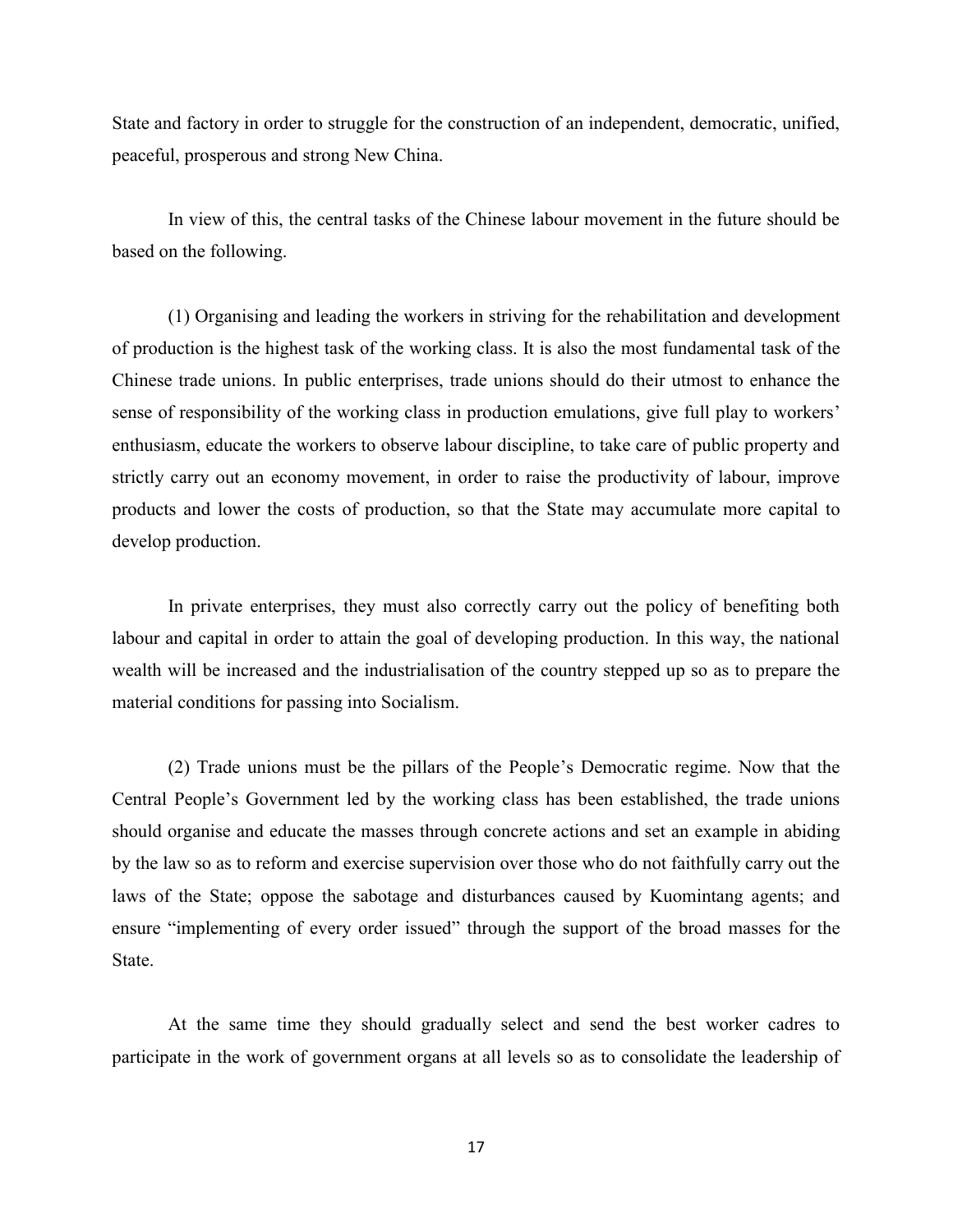the government by the working class and to overcome gradually the bureaucratic working style in the government organs.

(3) Trade unions should protect the interests of the working class and struggle for the improvement of the livelihood of the workers. Trade unions should first of all draw up labour protection laws, such as labour insurance laws and factory laws, and submit them for approval by the Central People's Government. Together with the financial and economic departments of the Government, they should jointly draw up a nationwide unified wage system on the basis of "pay according to work done", so as to protect the essential minimum living standard of the workers and stimulate the development of production.

At the same time, they should in the public enterprises oppose the bureaucratic misrepresentation of the State laws, while in private enterprises they should oppose excessive exploitation of the workers by the capitalists in violation of the law. Whenever possible, they should undertake all kinds of welfare work, such as improving medical and sanitary facilities, organising the dependents of the workers for production cooperatives, kindergartens, mutual help savings, in order to alleviate the difficulties of the workers and better their living conditions.

(4) Trade unions should intensify the work of political, cultural and technical education. They should draft measures and request the People's Government to provide the workers with various facilities and priorities of education. Apart from this, they should strive to conduct spare time education and popularise political, cultural and technical classes, and promote workers' cultural, athletic, and recreational activities, so as to raise gradually the political, cultural and technical level of the workers, and bring up all kinds of cadres to participate in government and economic administrative organs; simultaneously, the trade unions should strengthen education on internationalism among the working masses, especially the study of experiences of the workers of the Soviet Union, and also of all the resolutions and directives of the WFTU, so that the Chinese working class may become staunch fighters of internationalism.

(5) In order to fulfil the above-mentioned colossal tasks, the Chinese trade unions should first of all organise, expand and consolidate their own organisations; this requires them to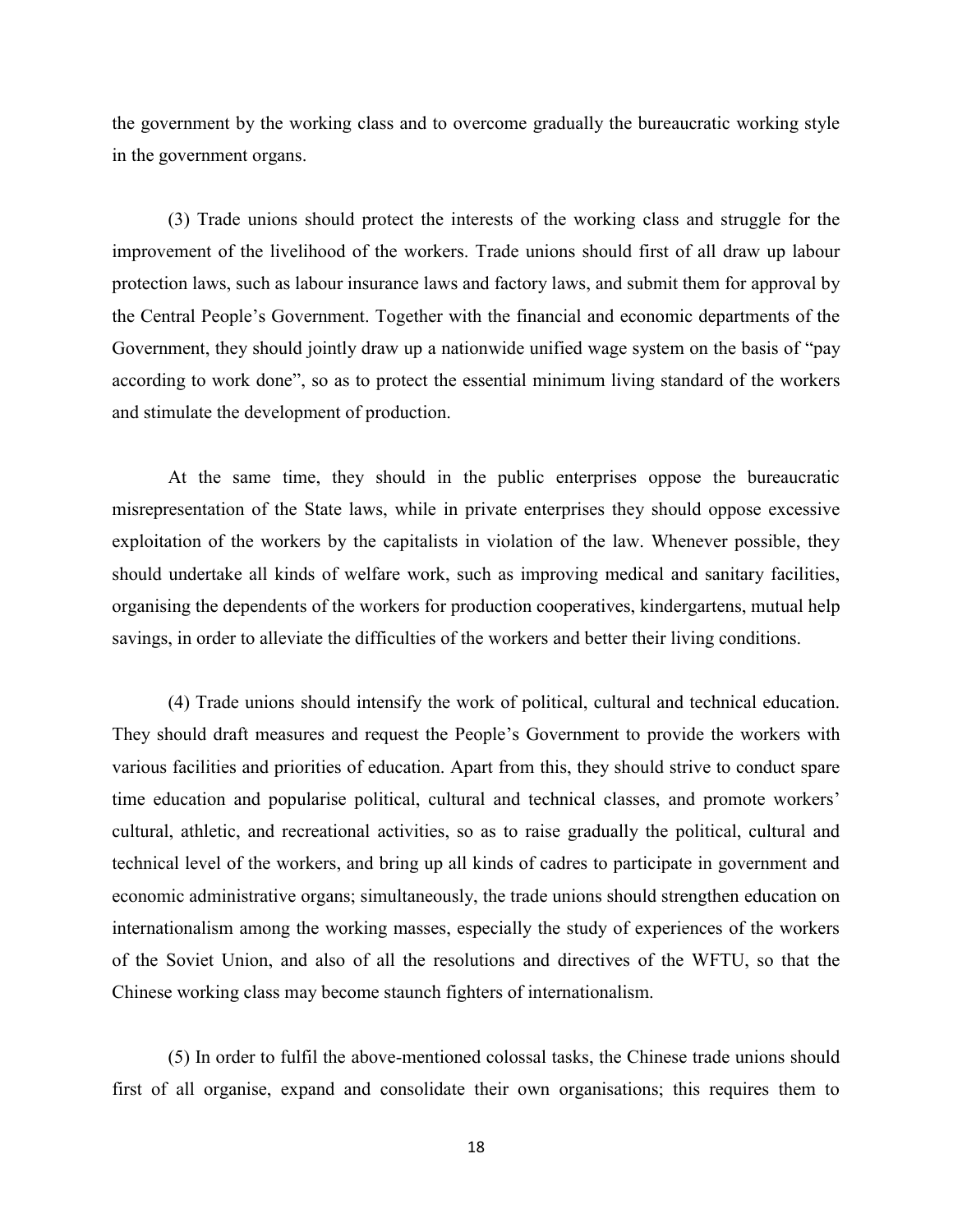overcome all forms of closed-door policy, to spare no effort in increasing trade union membership so that they may gradually become true mass organisations comprising all the employed workers of the country.

At present, in conformity with the need for nationwide, unified planning in the fields of political and economic construction, the All-China Federation of Labour should centre its work on the establishment of national industrial unions. At the same time, it should strengthen its leadership over the regional trade unions especially over the trade unions organisations of big cities, because the practical trade union work at the lower levels in factories and enterprises can only be well established through the leadership of these regional trade union organisations.

Moreover, in order to have sound trade union activities, we must absolutely rectify the system of appointments from above and merely issuing orders, by carrying out elections of all trade union cadres and absorbing every trade union member to participate in trade union work voluntarily and consciously, so that the broad masses of members feel that the trade unions are really their own organisations. Only thus can the trade unions enjoy great prestige among the working masses and fulfil the colossal tasks of organising and leading the vast working masses to participate in State, economic and cultural reconstruction.

Comrades! Because the Chinese revolutionary war has not yet ended, because all kinds of reconstruction work are still in their initial stages, and because imperialism and the remnant reactionaries within our country are still putting up their dying struggle, trying to obstruct the progress of the liberation work of the Chinese people by means of blockade and destruction, there are still many difficulties in the way of the advance of the Chinese working class.

Nevertheless, we firmly believe that the Chinese working class, under the leadership of the Chinese Communist Party and Chairman Mao Tse-tung, will, with the most resolute, heroic and militant spirit, unite with the people of the whole country to surmount all difficulties and advance steadily toward the goal of Socialism.